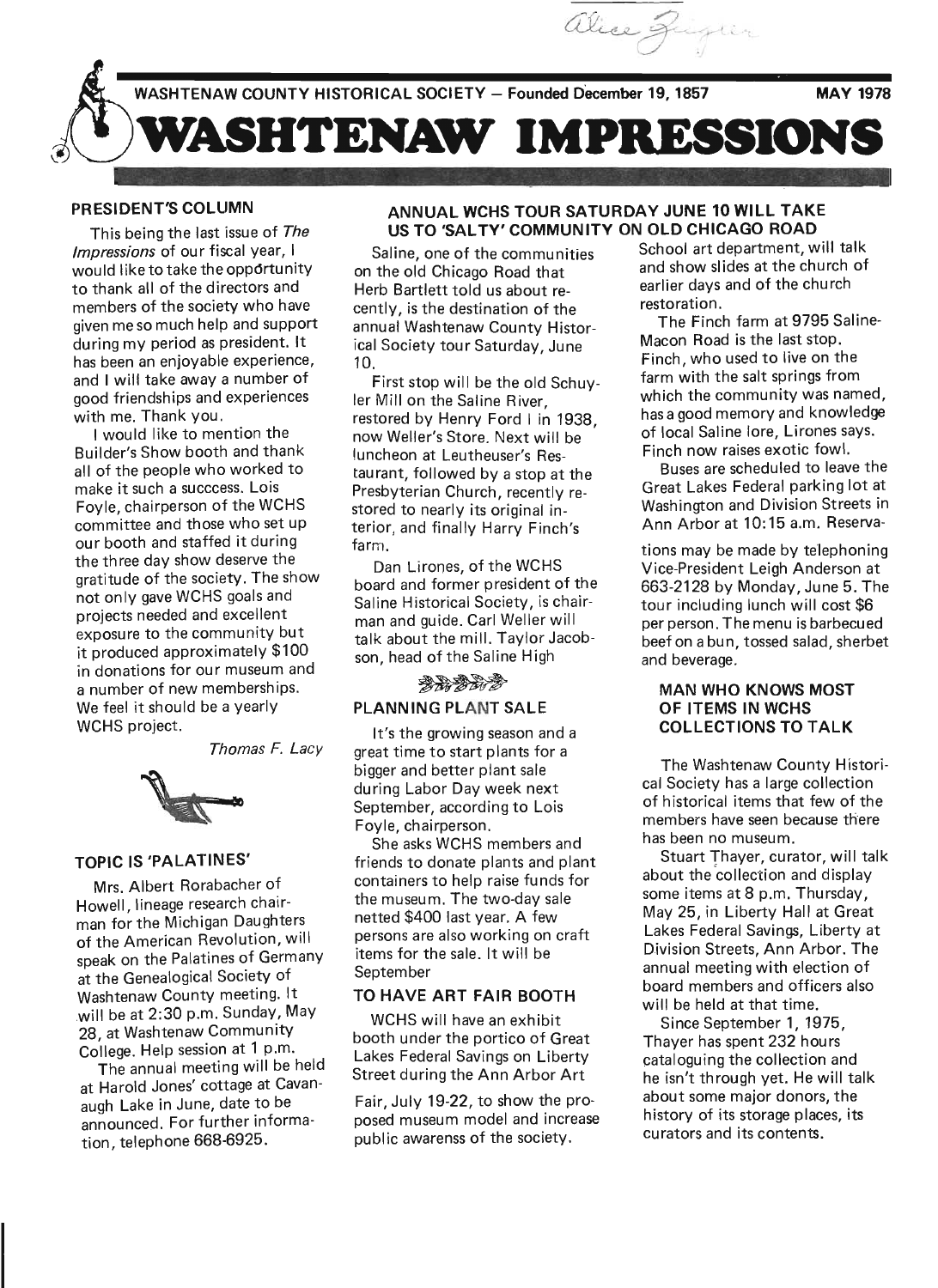# **ICE AGE HERITAGE** LOCAL LANDSCAPE, FOSSIL ZOO

By Gerald R. Smith Director, U-M Museum of Paleontology

Paleontology, the study of fossils, is a sub-branch of history. It's just that paleontologists interpret different spans of time than historians usually study. I would like to tell you a little about the prehistoric animals and climates of Washtenaw County and Michigan.

Historians are concerned with dates to the year, decade or century. For paleontologists, recent events involve the last 10,000 to 20,000 years. Ordinarily we are unable to draw time lines much finer.

A recent news article told of discovery of a prehistoric forest under thirty feet of silt adjacent to Lake Superior, Scientists are using it to date the advance of ice sheets partially responsible for excavating the Lake Superior Basin.

The last 30 growth rings on those trees show they had essentially stopped growing, indicating the ice was close. Carbon 14 dating shows the glacier was near the forest when previously glaciers were not thought so near.

The geological time scale measures time in millions of years. The rocks are the archives of paleontology, the artifacts are fossils. We have an abundant fossil record extending back 600 million years.

Locally we have preserved in the rock beneath us only three sections of that whole period. If the others ever were deposited in Michigan, they were probably washed or swept away by the ice.

The three periods appropriate to local history are the Devnonian, 300-350 million years ago, the age of fishes; Jurassic rocks, 150 million years ago; and the very latest part of earth history-the last part of the last three million years.

Devonian rocks are those you see exposed in quarries south of

Ann Arbor to Sylvania, Ohiogray limestones that are used for building materials in this area.

There are just a few Jurassic rocks near Grand Rapids from the age of dinosaurs. Those of us in the business have never seen a real fossil of a dinosaur in Michigan. I think it is a safe assumption they did live in Michigan but we just don't have any record, Latur, from the Ice Age, we do have records in abundance of two groups of elephants-mammoths and mastodons.

The little snowflake crystal which caused all the trouble last January is also responsible for what has to be one of the most important things to happen in North America. Much of what we see and even the cultural aspect of our lives is influenced by the fact that much of North America was covered with ice off and on in the past three million years.

This was not a thin sheet of ice-in places it reached a thickness of several miles. Naturally with this much weight it gouged out and depressed parts of the earth's crust. The Great Lakes basins are a local effect. In the ice age, they were big buried valleys, completely covered with ice. It wasn't pretty blue or white ice-it contained many boulders. dirt, silt and even old trees.

The ice lobes grew both by pressure from accumulation further up north and on the edges. They actually moved. Local evidence is found instructurescalled moraines. They are the basis of almost all the hills in southern Michigan. They are just bunches of gravel dropped by the giant lobes of ice.

Killins Gravel Pit some 40 years ago was one of these hills. It was mined to produce highways and runways at Willow Run Airport. Because steel wasn't available for reinforcing during the war years. they had to lay concrete three feet thick. That's why the runway still works.

The ice declined 10,000 years ago, As it melted back, it created great ponds of water. It had to run

offlin some direction. At some stages it ran down the Mississinni Valley, at others down the St. Lawrence seaway of today, But there was an intermediate stage when there was a water passageway to the north-the North Bay outlet to the St. Lawrence, used by Indians and most early explorers. That is why northern Michigan was explored first.

Changes in sea level of several hundred feet were another major effect of the ice. Some 15,000 years ago when a large proportion of water was stored in ice miles thick on the continents, the eastern U.S. shoreline extended many miles out into what is now ocean. If all the existing ice now in Greenland and Antarctica should melt, the shoreline would move inland.

When the ice was stored over eastern North America, for some reason the western corridor through Alaska to Asia was not glaciated. Furthermore, sea levels were so low that Asia and North America were connected by a strip of land several hundred miles wide.

People as well as animals used this land bridge. The fossil records of people are the domain of archeology-another kind of history.

If you drive to Detroit Metropolitan Airport, you pass several long wooded hills, but from Ypsilanti on, the land is low and flat. That's because we enter the old lake plain.

While we owe our attractive local hills and lakes to glaciers. there is a little more to the story. As you approach State Street from the west you drop down into a very sharp little valley. This is the former course of the Huron River, The river flowed south from Barton Dam just west of . State Street to the Saline and Raisin Rivers and Lake Erie. (It is roughly the route of Allen's Creek, now flowing in the opposite direction in a pipe, and the Ann Arbor Railroad.)

At some point after the last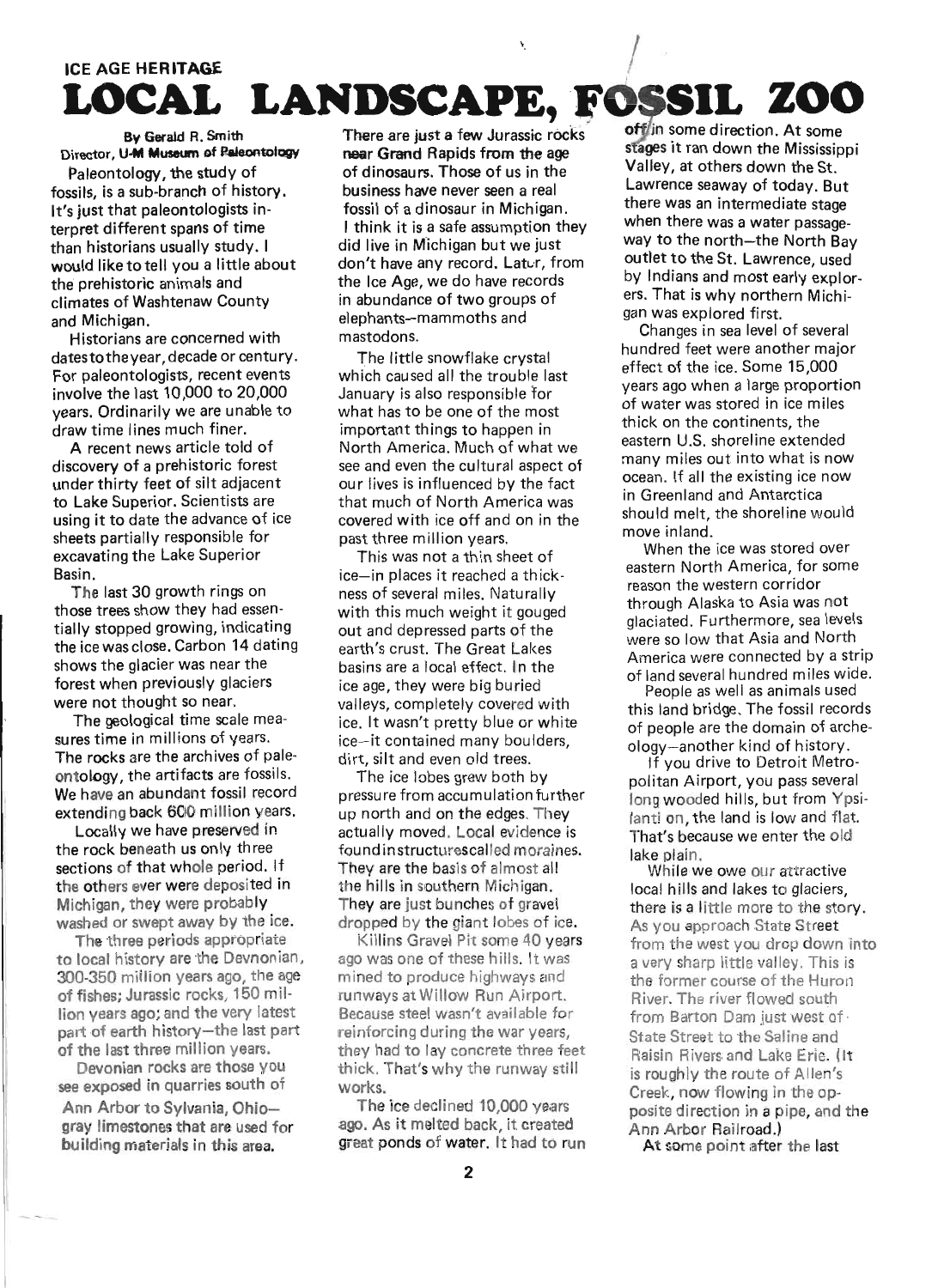

Artist Carlton Angell's conception of an upland scene in Michigan at the close of glaciation. Band of peccaries in foreground, hairy Jefferson mammoth approaching.

glaciation, a headwater stream Even stranger are the giant that emptied into Lake Erie north beaver. Bones discovered indi-<br>of the Raisin cut back through cate it was about the size of a of the Raisin cut back through cate it was about the size<br>these moraines and entrenched black bear and had a long these moraines and entrenched black bear and had a long<br>deeply enough to pirate the entire round tail rather than a flat one. deeply enough to pirate the entire upper Huron River and take it out the present channel.

A couple of years ago some high school students were digging in an exposed bank of gravel of a moraine near Huron High School and found a skull. They took it to a U-M professor who studies mammals and he said, "Yes, that is a nice skull, but it is just a barnyard pig."

A paleontology professor saw it on his shelf and asked where he got that peccary skull. Peccaries had been discovered in Washtenaw County in the early 1920's but the specimens loaned to an east coast museum were not returned.

A U-M crew found two more skulls plus other bones near Huron High. The bones are in nearly perfect condition and that is why the first professor could not believe they were 11,000 years old.

Jaw bones of black bears have been found in morainal deposits in Washtenaw County as well as elk and caribou antlers and antlers of an extinct deer·moose. Another surprising local inhabitant 15,000 years ago were muskoxen, animals that today are only found up around the Arctic Circle.

German scientists diagrammed the modern beaver to the same scale as the giant beaver. Their results show the modern beaver had a much larger brain compared to body size and it has been suggested that giant beavers could not construct houses and dams. This is somewhat backed by the fact there aren't any fossil dams.

Last summer mastodon bones were discovered on property in Washtenaw County that was being dredged for an ornamental pond. The bones, generously donated to the museum, are on display. Found were the upper part of the skull with upper and lower teeth, vertebrae, pieces of tusk and leg bones.

The female mastodon skeleton on exhibit in a University museum is a local specimen found and sold to the U-M many years ago. A straight-on look at the face shows a large hole in the middle of the forehead. It is the back opening of the nostrils, the front being out at the end of the trunk.

However, when the ancient-Greeks found fossil mastodons they did not realize this. They could tell where the teeth and

tusks were. But to them, these creatures obviously had a single eye right in the middle of the forehead and they lived under around since that was where the bones were found. That is the origin of the cyclops myth.

Two kinds of elephants lived in Washtenaw County-mastodons and mammoths. We tell them apart by their teeth. The teeth of mammoths have ridges on the sides to grind grass. The mastodons had much simpler teeth, adapted to tearing branches off trees and chewing them up. We find mammoths more in western grassland areas of Michi-

gan and mastodons in swampy areas.

There are mastodon bones in almost every swamp in southern Michigan. However, something limited these animals so they did not live north of Saginaw Bay. We have 170 records of mastodons in Michigan and about half as many mammoths.

Perhaps the most surprising fossil found in Michigan in that age sediments are whale bones. We have fossils both from when the Great Lakes drained into the Mississippi and into the St. Lawrence.

We know from the volume of water that was coming off these giant melting glaciers that the Mississippi River was probably two to five miles wide and very deep. We have to presume that whales could swim up it. Although we may be totally wrong, I cannot think of a more likely explanation although this one is a bit troublesome.

In the last 10,000 years ice has periodically advanced and retreated. If we look at just the last 4,000 years we see a little expansion, a contraction, another expansion about 1,000 B.C. Two thousand years ago, glaciers were probably further back than today, then expanded, creating a little ice age. We may be at the end of a little ice age-or the beginning of a

larger one.